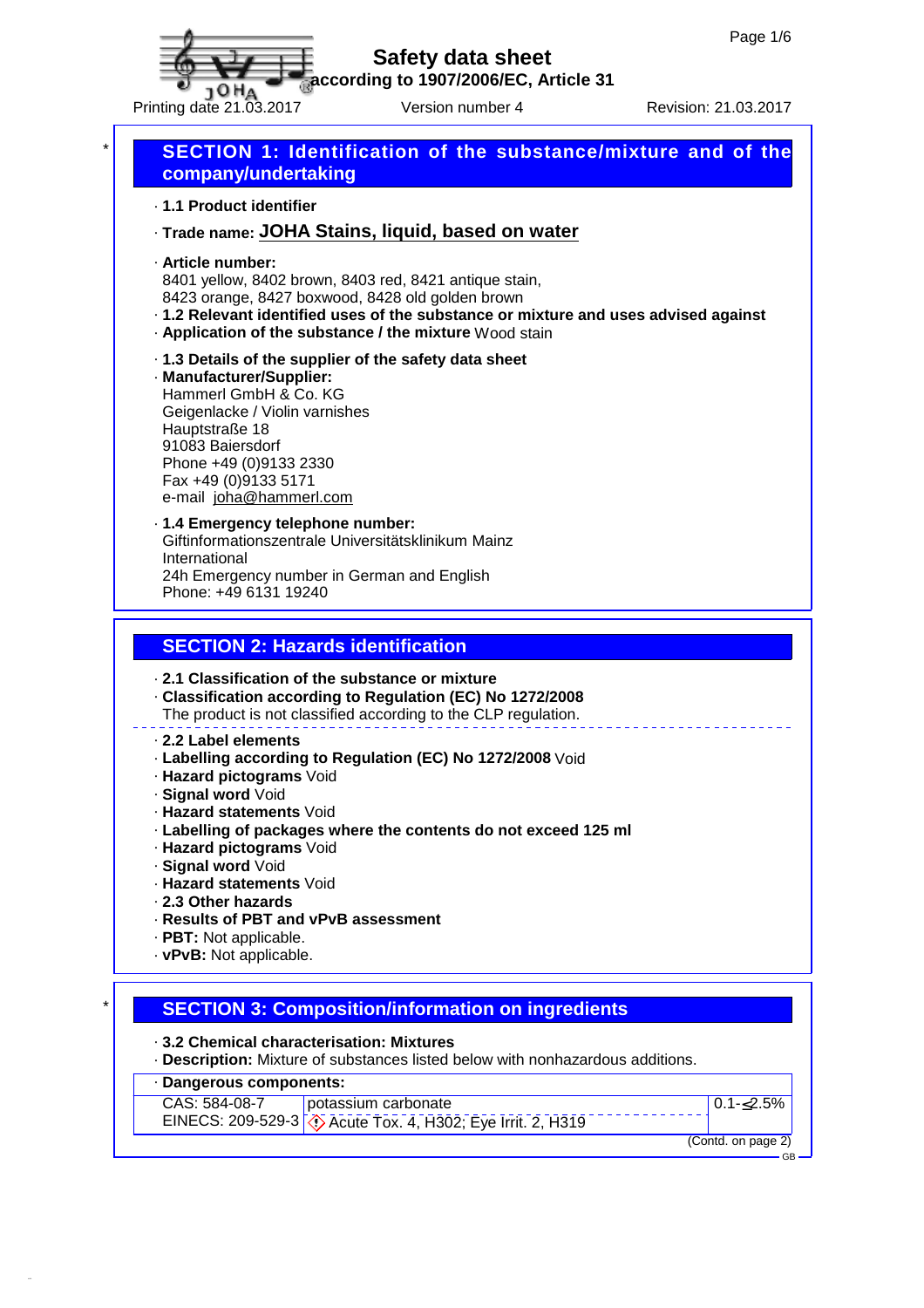**according to 1907/2006/EC, Article 31**

Printing date 21.03.2017 Version number 4 Revision: 21.03.2017

#### **Trade name: JOHA Stains, liquid, based on water**

(Contd. of page 1)

· **Additional information:** For the wording of the listed hazard phrases refer to section 16.

## **SECTION 4: First aid measures**

#### · **4.1 Description of first aid measures**

- · **General information:** No special measures required.
- · **After inhalation:** Supply fresh air; consult doctor in case of complaints.
- · **After skin contact:** Generally the product does not irritate the skin.
- · **After eye contact:** Rinse opened eye for several minutes under running water.
- · **After swallowing:** If symptoms persist consult doctor.
- · **4.2 Most important symptoms and effects, both acute and delayed** No further relevant information available.

· **4.3 Indication of any immediate medical attention and special treatment needed** No further relevant information available.

## **SECTION 5: Firefighting measures**

- · **5.1 Extinguishing media**
- · **Suitable extinguishing agents:**
- Use fire extinguishing methods suitable to surrounding conditions.
- · **5.2 Special hazards arising from the substance or mixture**
- No further relevant information available.
- · **5.3 Advice for firefighters**
- · **Protective equipment:** No special measures required.

#### **SECTION 6: Accidental release measures**

- · **6.1 Personal precautions, protective equipment and emergency procedures** Not required.
- · **6.2 Environmental precautions:** No special measures required.
- · **6.3 Methods and material for containment and cleaning up:**
- Absorb with liquid-binding material (sand, diatomite, acid binders, universal binders, sawdust).
- · **6.4 Reference to other sections**
- No dangerous substances are released.
- See Section 7 for information on safe handling.
- See Section 8 for information on personal protection equipment.
- See Section 13 for disposal information.

# **SECTION 7: Handling and storage**

- · **7.1 Precautions for safe handling** No special measures required.
- · **Information about fire and explosion protection:** No special measures required.
- · **7.2 Conditions for safe storage, including any incompatibilities**
- · **Storage:**
- · **Requirements to be met by storerooms and receptacles:** No special requirements.
- · **Information about storage in one common storage facility:** Not required.
- · **Further information about storage conditions:** None.

(Contd. on page 3)

 $CR$ 

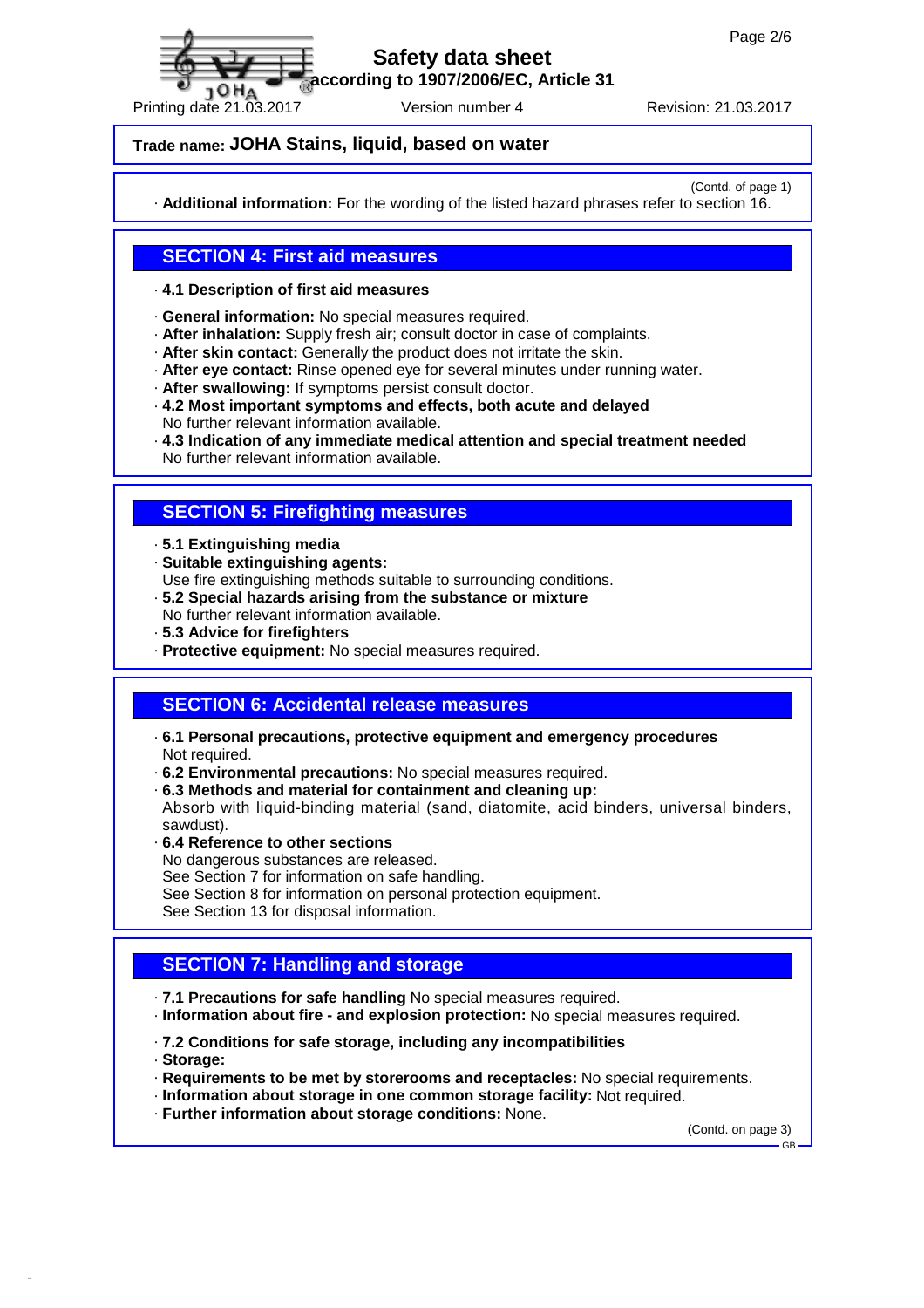**according to 1907/2006/EC, Article 31**

Printing date 21.03.2017 Version number 4 Revision: 21.03.2017

## **Trade name: JOHA Stains, liquid, based on water**

· **7.3 Specific end use(s)** No further relevant information available.

(Contd. of page 2)

#### **SECTION 8: Exposure controls/personal protection**

· **Additional information about design of technical facilities:** No further data; see item 7.

#### · **8.1 Control parameters**

10 H A

· **Ingredients with limit values that require monitoring at the workplace:**

The product does not contain any relevant quantities of materials with critical values that have to be monitored at the workplace.

- · **Additional information:** The lists valid during the making were used as basis.
- · **8.2 Exposure controls**
- · **Personal protective equipment:**
- · **General protective and hygienic measures:**
- The usual precautionary measures are to be adhered to when handling chemicals.
- · **Respiratory protection:** Not required.
- · **Protection of hands:**

The glove material has to be impermeable and resistant to the product/ the substance/ the preparation.

Due to missing tests no recommendation to the glove material can be given for the product/ the preparation/ the chemical mixture.

Selection of the glove material on consideration of the penetration times, rates of diffusion and the degradation

#### · **Material of gloves**

The selection of the suitable gloves does not only depend on the material, but also on further marks of quality and varies from manufacturer to manufacturer. As the product is a preparation of several substances, the resistance of the glove material can not be calculated in advance and has therefore to be checked prior to the application.

#### · **Penetration time of glove material**

The exact break trough time has to be found out by the manufacturer of the protective gloves and has to be observed.

· **Eye protection:** Goggles recommended during refilling

| <b>General Information</b>                      |                                    |
|-------------------------------------------------|------------------------------------|
| · Appearance:<br>Form:                          | Fluid                              |
| Colour:                                         | According to product specification |
| · Odour:                                        | Characteristic                     |
| · Odour threshold:                              | Not determined.                    |
| · pH-value:                                     | Not determined.                    |
| · Change in condition                           |                                    |
| <b>Melting point/freezing point:</b>            | 0 °C                               |
| Initial boiling point and boiling range: 100 °C |                                    |
| · Flash point:                                  | Not applicable.                    |
| · Flammability (solid, gas):                    | Not applicable.                    |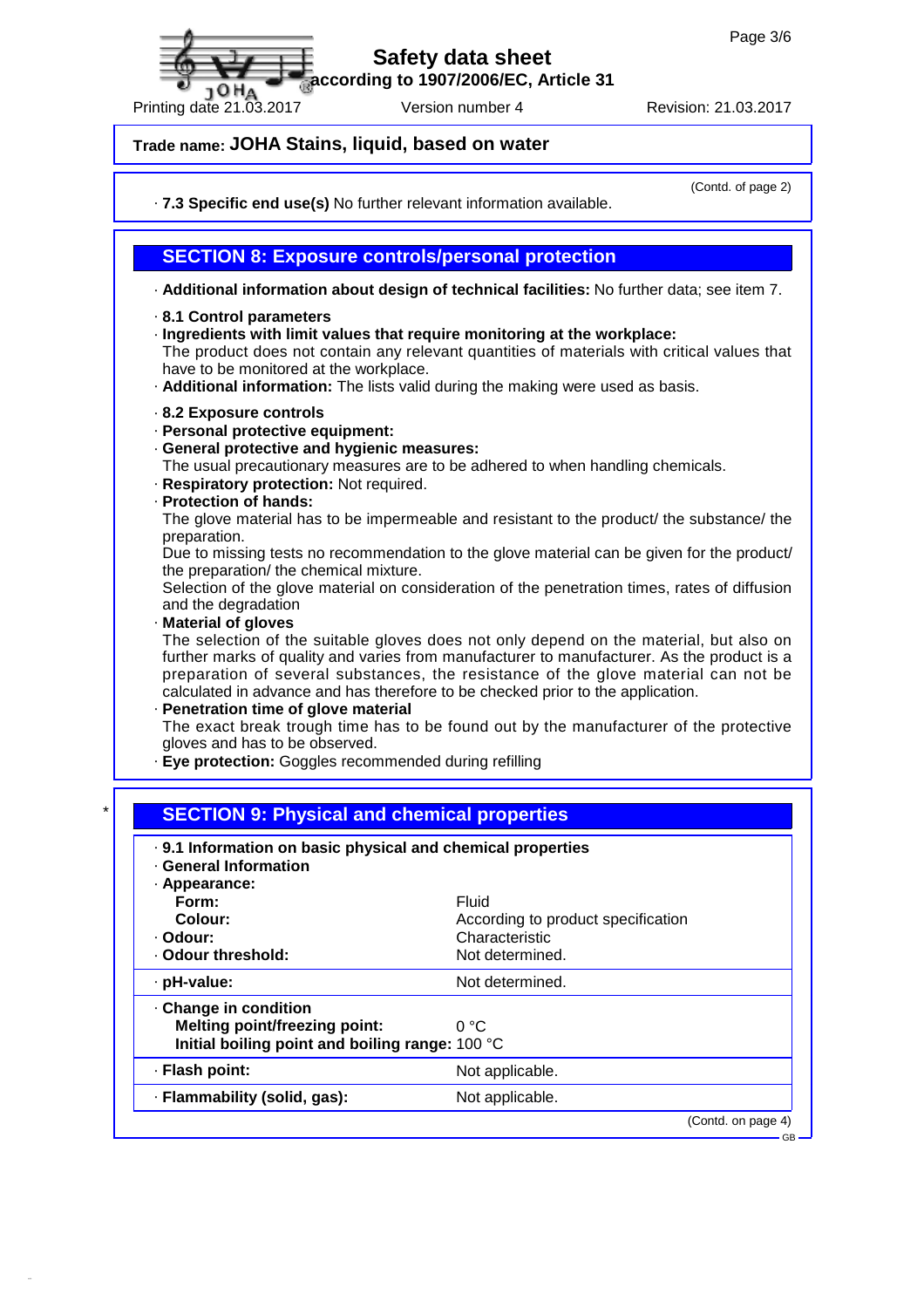**according to 1907/2006/EC, Article 31**

Printing date 21.03.2017 Version number 4 Revision: 21.03.2017

## **Trade name: JOHA Stains, liquid, based on water**

|                                                                            | (Contd. of page 3)                                                       |
|----------------------------------------------------------------------------|--------------------------------------------------------------------------|
| · Ignition temperature:                                                    |                                                                          |
| <b>Decomposition temperature:</b>                                          | Not determined                                                           |
| · Auto-ignition temperature:                                               | Product is not selfigniting.                                             |
| · Explosive properties:                                                    | Not determined.                                                          |
| · Explosion limits:<br>Lower:<br>Upper:                                    | Not determined.<br>Not determined.                                       |
| · Vapour pressure at 20 °C:                                                | 23 hPa                                                                   |
| · Density:<br>· Relative density<br>· Vapour density<br>· Evaporation rate | Not determined.<br>Not determined.<br>Not determined.<br>Not determined. |
| · Solubility in / Miscibility with<br>water:                               | Not miscible or difficult to mix.                                        |
| · Partition coefficient: n-octanol/water:                                  | Not determined.                                                          |
| · Viscosity:<br>Dynamic:<br>Kinematic:                                     | Not determined.<br>Not determined.                                       |
| · Solvent content:<br><b>Organic solvents:</b><br>Water:                   | 0.0%<br>96.0%                                                            |
| Solids content:<br>. 9.2 Other information                                 | 4.0%<br>No further relevant information available.                       |

#### **SECTION 10: Stability and reactivity**

- · **10.1 Reactivity** No further relevant information available.
- · **10.2 Chemical stability**
- · **Thermal decomposition / conditions to be avoided:**
- No decomposition if used according to specifications.
- · **10.3 Possibility of hazardous reactions** No dangerous reactions known.
- · **10.4 Conditions to avoid** No further relevant information available.
- · **10.5 Incompatible materials:** No further relevant information available.
- · **10.6 Hazardous decomposition products:** No dangerous decomposition products known.

# \* **SECTION 11: Toxicological information**

· **11.1 Information on toxicological effects**

· **Acute toxicity** Based on available data, the classification criteria are not met.

· **LD/LC50 values relevant for classification:**

- **584-08-7 potassium carbonate**
- Oral LD50 1870 mg/kg (rat)
- · **Primary irritant effect:**

· **Skin corrosion/irritation** Based on available data, the classification criteria are not met.

(Contd. on page 5) GB

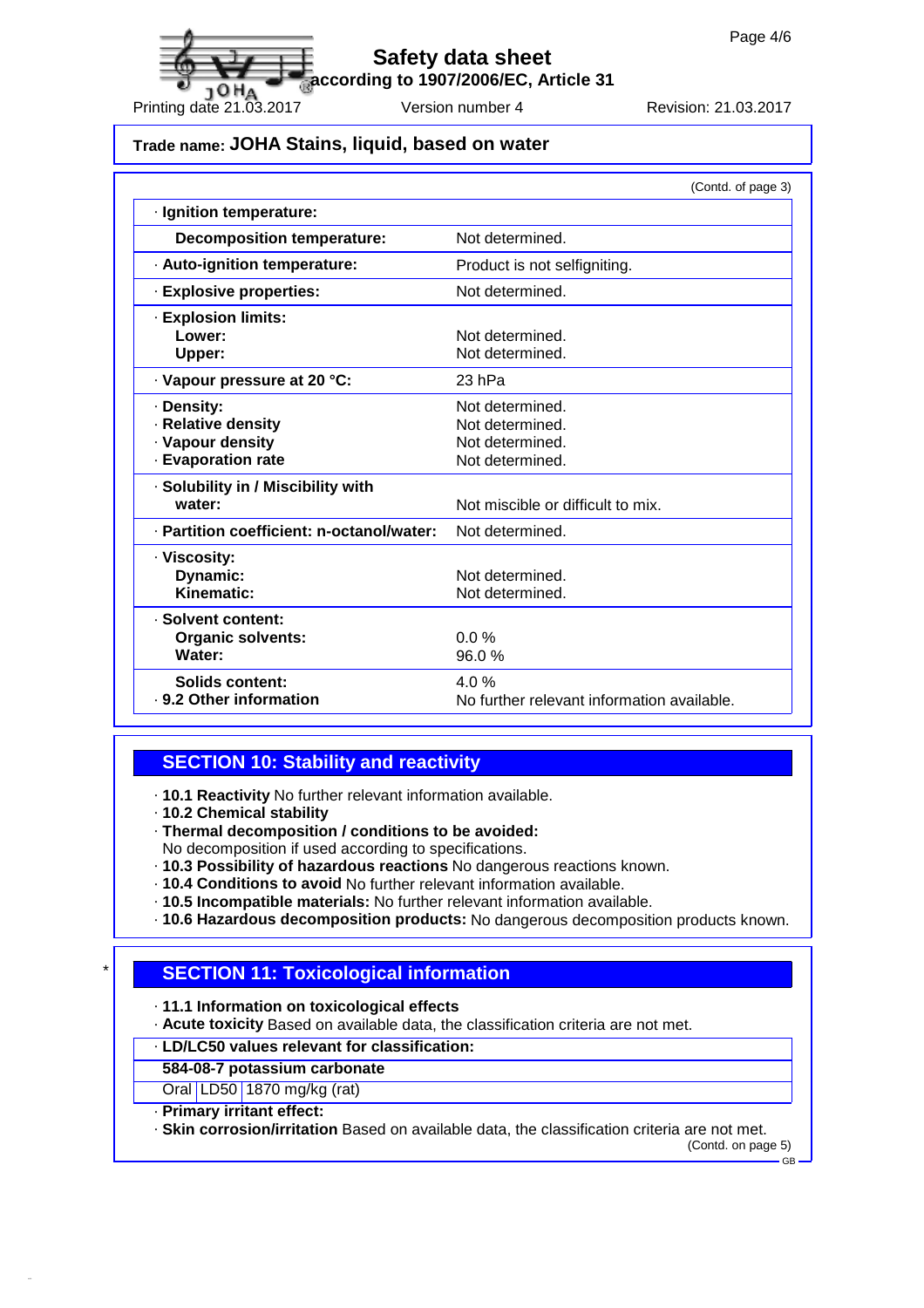

**according to 1907/2006/EC, Article 31**

Printing date 21.03.2017 Version number 4 Revision: 21.03.2017

## **Trade name: JOHA Stains, liquid, based on water**

(Contd. of page 4)

- · **Serious eye damage/irritation**
- Based on available data, the classification criteria are not met.
- · **Respiratory or skin sensitisation**
- Based on available data, the classification criteria are not met.
- · **CMR effects (carcinogenity, mutagenicity and toxicity for reproduction)**
- · **Germ cell mutagenicity** Based on available data, the classification criteria are not met.
- · **Carcinogenicity** Based on available data, the classification criteria are not met.
- · **Reproductive toxicity** Based on available data, the classification criteria are not met.
- · **STOT-single exposure** Based on available data, the classification criteria are not met.
- · **STOT-repeated exposure** Based on available data, the classification criteria are not met.
- · **Aspiration hazard** Based on available data, the classification criteria are not met.

#### **SECTION 12: Ecological information**

- · **12.1 Toxicity**
- · **Aquatic toxicity:** No further relevant information available.

#### · **Type of test Effective concentration Method Assessment**

**584-08-7 potassium carbonate**

LC50 (72h) 200 mg/l (fish)

- · **12.2 Persistence and degradability** No further relevant information available.
- · **12.3 Bioaccumulative potential** No further relevant information available.
- · **12.4 Mobility in soil** No further relevant information available.
- · **Additional ecological information:**
- · **General notes:** Generally not hazardous for water
- · **12.5 Results of PBT and vPvB assessment**
- · **PBT:** Not applicable.
- · **vPvB:** Not applicable.
- · **12.6 Other adverse effects** No further relevant information available.

## **SECTION 13: Disposal considerations**

· **13.1 Waste treatment methods**

- · **Recommendation** Smaller quantities can be disposed of with household waste.
- · **Uncleaned packaging:**
- · **Recommendation:** Disposal must be made according to official regulations.

| Void |                    |
|------|--------------------|
|      |                    |
| Void |                    |
|      |                    |
|      |                    |
| Void |                    |
|      |                    |
| Void |                    |
|      | (Contd. on page 6) |
|      |                    |